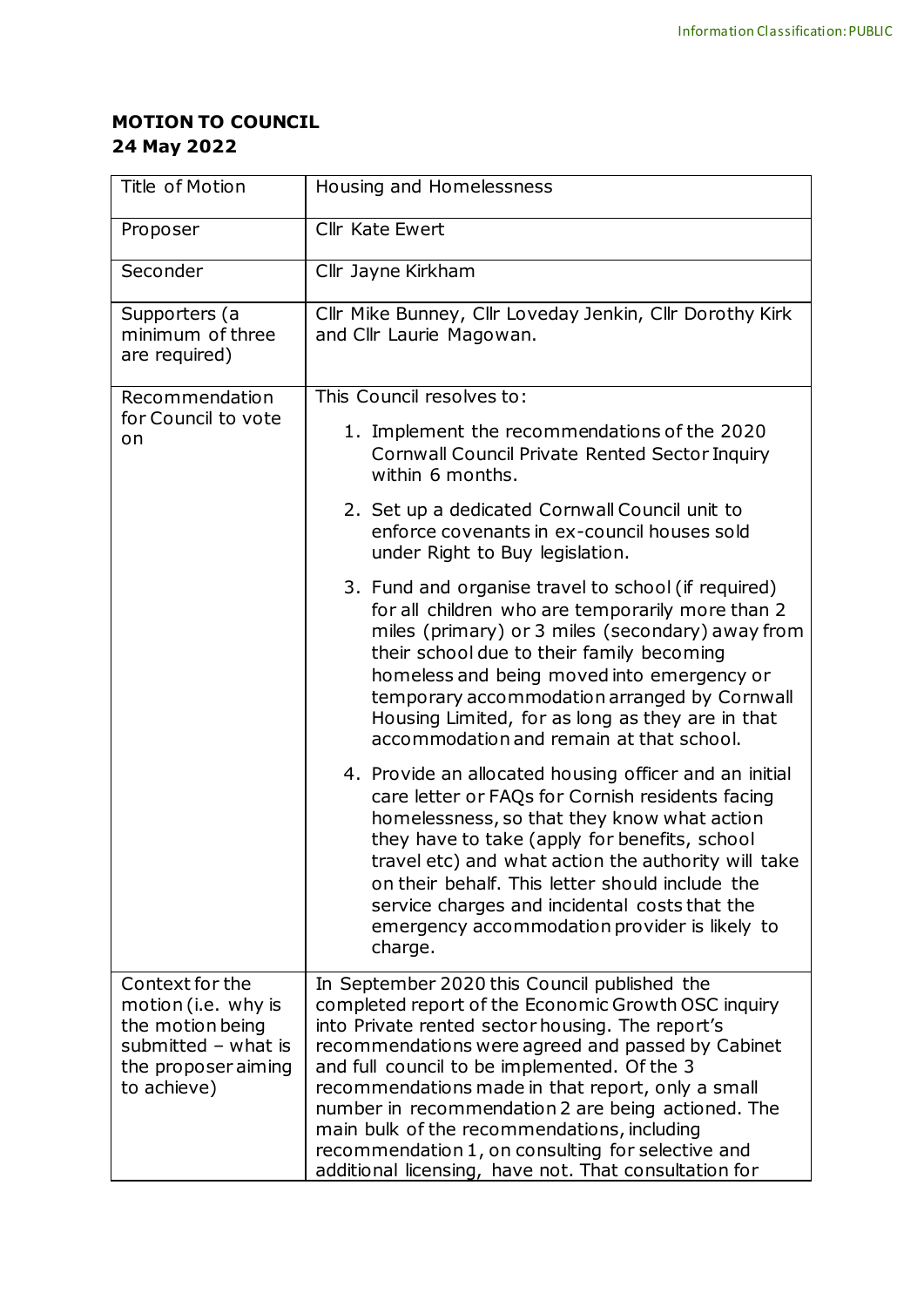| extra licensing was recommended due to evidence of<br>the poor quality of the private rented sector housing<br>and the high number of young children living in the<br>private rented sector in the 3 towns specified in the<br>report.                                                                                                                                                                                                                                                                                                                                                                                                                                                                                                   |
|------------------------------------------------------------------------------------------------------------------------------------------------------------------------------------------------------------------------------------------------------------------------------------------------------------------------------------------------------------------------------------------------------------------------------------------------------------------------------------------------------------------------------------------------------------------------------------------------------------------------------------------------------------------------------------------------------------------------------------------|
| We are also unable to ascertain that the lobbying of<br>government and local MPs on the items in<br>recommendation 3 was ever carried out. So we ask that<br>the letter that was drafted by our PRS officer could be<br>sent to the Housing Minister and our 6 MPs.                                                                                                                                                                                                                                                                                                                                                                                                                                                                      |
| In April 2019 this Council passed the in depth and clear<br>"Post Right to Buy" policy. Part of this document<br>covered the Council's commitment to enforce the<br>covenants that we have on our ex-Council housing<br>stock. Council houses are built from public money for<br>the public good and it is inappropriate for them to be<br>used as profit making enterprises, such as holiday-<br>letting, and student HMOs and we have the powers to<br>challenge this. We believe that we need to better<br>resource the enforcement of the covenants on ex-<br>Council properties, and we need to better advertise<br>where and how breaches are reported for investigation.                                                          |
| In the last two years, as we have been gripped by the<br>escalating housing crisis in Cornwall, we have seen<br>more and more families being moved into emergency<br>accommodation often miles from their home community<br>and from their children's schools. There are larger<br>families across the Duchy that have been in these<br>situations for 5 months or more, as we do not have<br>properties big enough for them to move into.<br>The parents and carers of these children are left with<br>uncertainty and large financial costs to get their children<br>to their schools so they can have continuity, maintain<br>friendships and have some normality as their worlds are<br>turned upside down.                          |
| In addition to this, we are now seeing residents of<br>Cornwall evicted from their private rental properties as<br>landlords seek to take advantage of the booming<br>holiday let market or sell. More and more frequently,<br>these are families that have never had need to access<br>benefits or social housing and have never needed the<br>safety net that we provide. They are often<br>overwhelmed, traumatised and scared - never thinking<br>that they would find themselves in this position. The<br>benefits and Homechoice system is overwhelming and<br>confusing, people assume that there will be someone<br>assigned to help them and even apply for their benefits<br>on their behalf. Providing a simple FAQ sheet and |